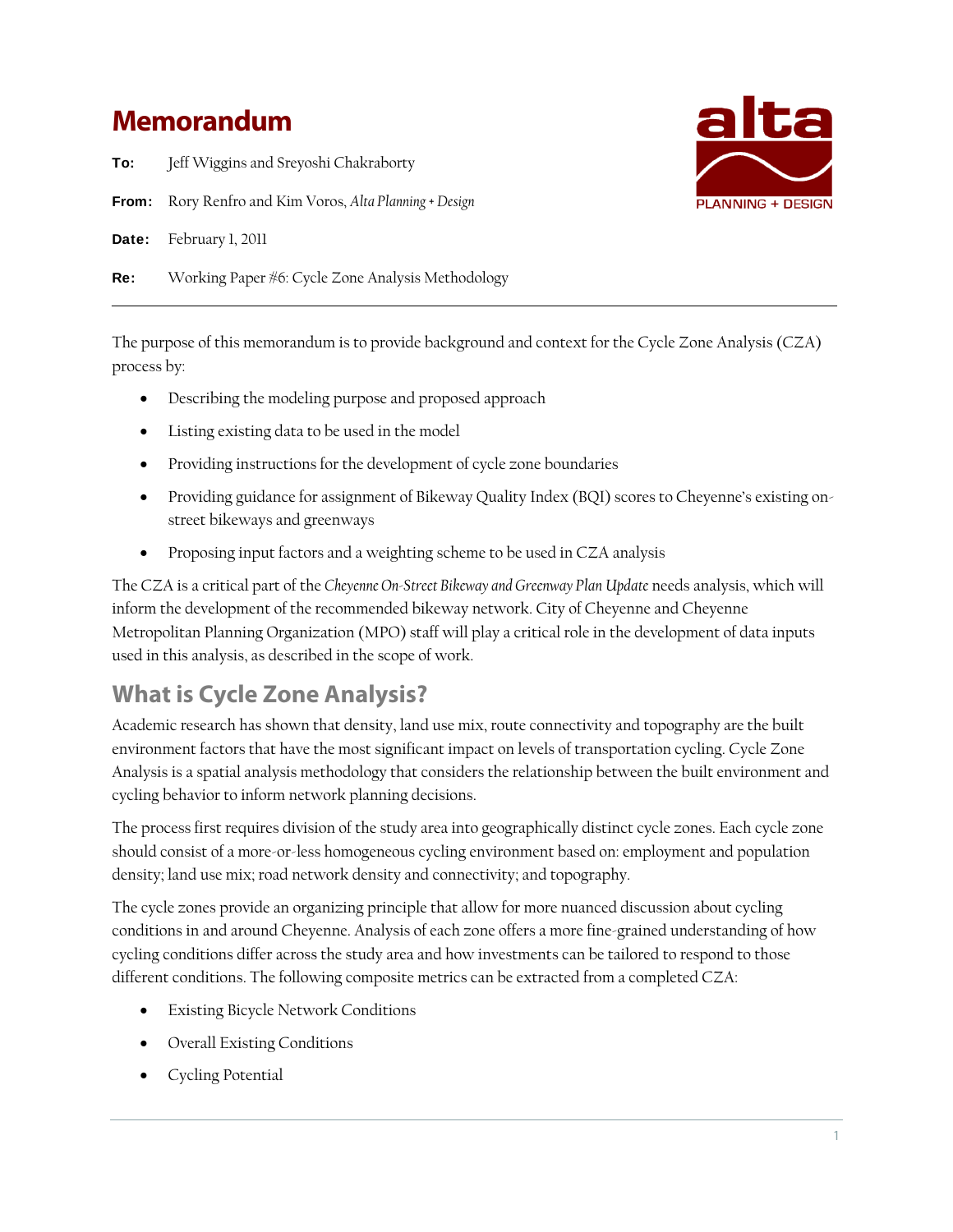# **Proposed Approach**

The CZA follows a standardized approach that includes the following steps:

- Developing cycle zone boundaries
- Assigning Bicycle Quality Index (BQI) scores to existing on-street bikeways and off-street facilities
- Computing zone scores for each input factor (e.g., bikeway network density)
- Combining zone scores for each input factor to create composite metric scores for each zone
- Analyzing preliminary outputs and developing opportunities and constraints analysis based on composite metric scores and individual factor scores

The remainder of the memorandum provides additional details for each CZA process step.

# **Development of Cycle Zone Boundaries**

Cycle zone bondaries will be developed by City of Cheyenne and Cheyenne Metropolitan Planning Organization (MPO) staff with input and direction from Alta Planning + Design. The following instructions provide guidance for the development of zone boundaries.

# **Instructions for Zone Development:**

Print out a copy of the attaced base map. Using a highlighter or marker, draw boundaries to form zones that have a relatively homogenous cycling environment from a cyclist's perspective. This exercise relies primarily on your professional judgment but should consider the following factors:

- Population density
- Employment density
- Land use mix and composition
- Topography (slope)
- Road network connectivity
- Road network density
- Bikeway quality and network density
- Barriers/obstacles (e.g., I-25 and Cheyenne Regional Airport)

A change in the size of city blocks, the beginning of a steep hill, and transitions between industrial, commercial, and residential areas are examples of changes in the cycling environment that could indicate a break between cycle zones. Try to use natural barriers as cycle zone boundaries, such as rivers or creeks, freeways, railroads, and arterial streets that are obstacles to bicycle movement from one cycle zone to another. It may be a useful exercise for individuals to draft their own cycle zone maps, and then gather to compare similarities and differences. Remember that the presence of bicycle facilities or the lack thereof can change, so whether an area has these facilities should not be the deciding factor in identifying cycle zone boundaries.

Cycle zones will vary in size according to conditions around the city. A cycle zone analysis of Portland, Oregon identified 32 different cycle zones. A city the size of Cheyenne may expect to identify about 15-30 cycle zones depending on the variation in cycling conditions across the study area.

After these zone boundaries have been agreed upon by staff, the results should be converted to a GIS shape file and submitted to Alta.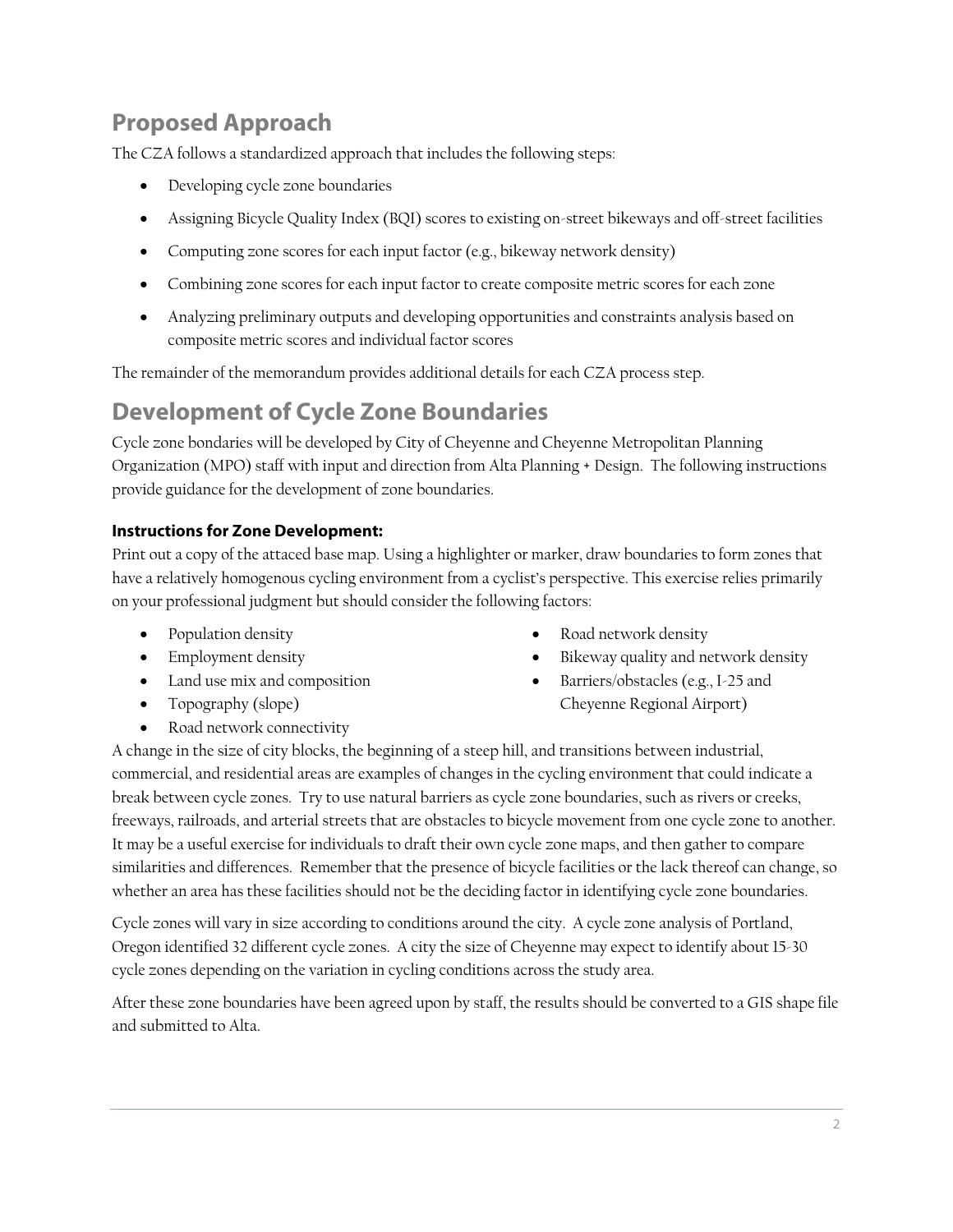# **Bikeway Quality Analysis Development**

The purpose of the Bikeway Quality Index (BQI) is to capture a snapshot of the current condition of existing on-street bikeways and greenways in relation to each other based on the local knowledge and evaluation criteria outlined below. This analysis will allow interested parties to assess and understand the quality of existing facilities, identify deficiencies in the existing network, and identify improvement opportunities. The factors identified below have been used previously in several communities in consideration of BQI score assignment. As described in the scope of work, City and Cheyenne MPO staff are responsible for the assignment of BQI scores for existing on-street bikeways and greenways.

# **Instructions for BQI Score Assignment**

Please mark up the attached maps to indicate bikeway quality on Cheyenne's existing bikeways on a fourpoint scale (4 = best, 3 = good, 2 = average/moderate, 1 = needs significant improvement). Segments should be split when bikeway quality changes significantly.

Keep the following factors in mind while scoring, but personal experience will be the best measurement of a facility.

# **Shoulder bikeways (typical score = 1 - 2)**

Factors to consider:

- Shoulder width
- Roadway speed

# **Signed bike Routes (typical score = 1 - 2)**

Factors to consider:

- Roadway speed
- Roadway volume
- Pavement conditions
- Traffic calming

# **Shared Use Pathways (typical score = 2 - 3)**

Factors to consider:

- High pedestrian traffic
- Number of access points
- Proximity to destinations
- Number of constrained areas

# **Bike lanes (typical score = 2 - 3)**

Factors to consider:

- Roadway volume
- Pavement conditions/sweeping
- Crossing treatments/difficult crossings
- Wayfinding/signs (how easy/intuitive is route to follow)
- Feeling of safety
- Difficult/frequent crossings
- Facility width
- Pavement condition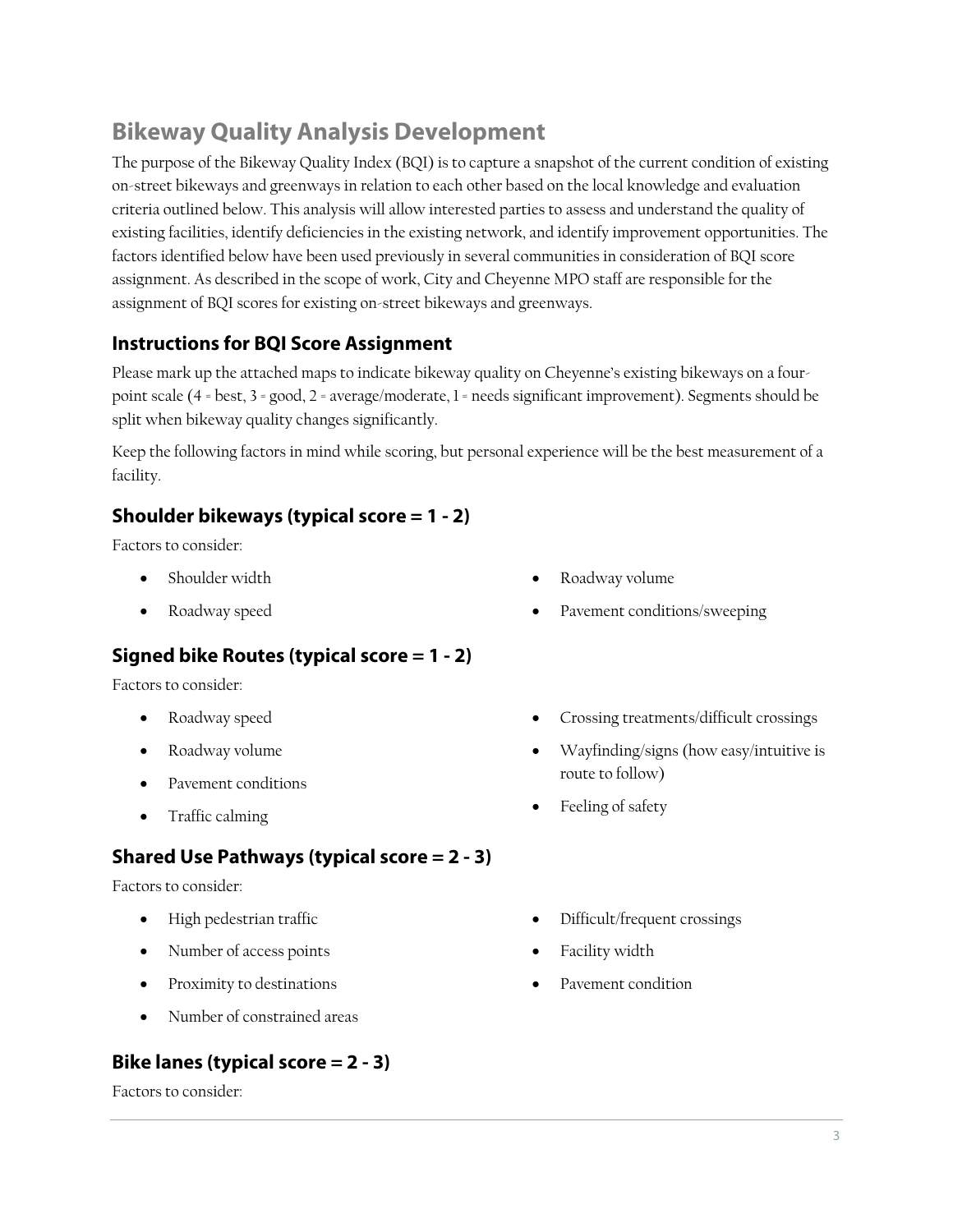- Adjacent parking
- Bike lane width
- Roadway speed
- Roadway volume

# **Greenway (typical score = 3 - 4)**

Factors to consider:

- High pedestrian traffic
- Number of access points
- Proximity to destinations
- Number of constrained areas
- Frequency of right turn movements
- Gutter pan/ presence of bicycle-friendly drainage grates

- Difficult/frequent crossings
- Facility width
- Pavement condition

# **CZA Analysis Factors**

The following factors are inputs to CZA; also included in this section are a definition of the factor, the data source and a description of the individual factor calculation methodology. Alta will use these factors to compute the cycle zone composite metrics.

# **Road Network Connectivity**

# **Definition**

A measure of network connectivity, this number ranging from zero to one represents the ratio of cul-de-sacs and three-way intersections to four- or more way intersections. The closer to one, the more grid-like the street pattern.

# **Reasoning**

A zone with greater roadway connectivity will facilitate a better cycling experience by increasing route choice and potentially reducing out-of-direction travel.

# **Methodology**

A Connected Node Ratio (CNR) will be calculated for each zone. This measure of network connectivity represents the ratio of four-or more way intersections to the total number of intersections within each zone. This measure produces a score ranging from zero to one, with a higher score representing a more grid-like street pattern (i.e. more connected network).

# **Data Source**

Cheyenne Street Network and Cycle Zone Boundaries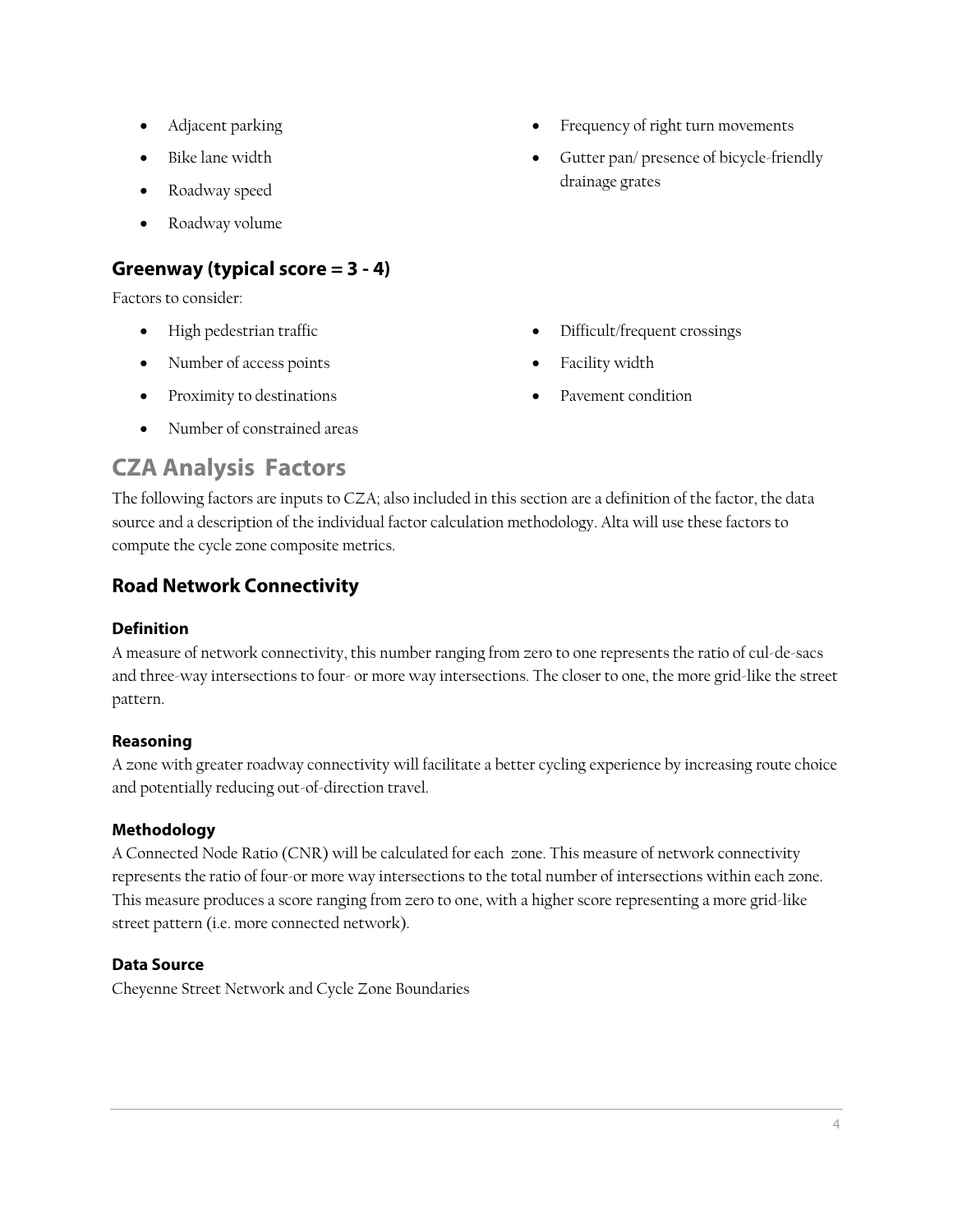# **Road Network Density**

## **Definition**

The density measured in linear feet per square acre of Cheyenne's existing roadways within each zone, excluding unpaved and limited access roadways.

### **Reasoning**

A zone with a greater density of roads will facilitate a better cycling experience and increased route choice.

## **Methodology**

GIS will be used to determine the overall length of roads falling within each zone, excluding unpaved or limited-access roads. This figure will be divided by each zone's total area in acres to obtain an average road network density.

### **Data Source**

Cheyenne Street Network and Cycle Zone Boundaries

# **Topography**

### **Definition**

This factor assesses the proportion of the road network within each zone that has a slope considered suitable for cycling (e.g., less than five percent grade).

### **Reasoning**

While some cyclists desire routes that are hilly for exercise and training purposes, many recreational cyclists and most utilitarian cyclists desire cycling routes that are flat.

### **Methodology**

The roadway network is cut into segments of no more than 100 feet long. Using the elevation, the slope of each segment is calculated. The total length of the cut roadway segments is calculated, as is the total length of the cut roadway segments that have a slope of five percent. A percentage of road segments with a slope of less than five percent is calculated for the each zone as the topography score.

### **Data Source**

Cheyenne Street Network, 10 Foot Contours and Cycle Zone Boundaries

# **Cycling Attraction/Generation**

### **Definition**

This factor combines the degree of concentration of cycling generating land uses in each zone with the residential and employment density in a zone.

#### **Reasoning**

Areas with a higher population and employment density have many potential cyclists and generally include many desirable destinations (e.g., greenway trailheads, schools and commercial destinations).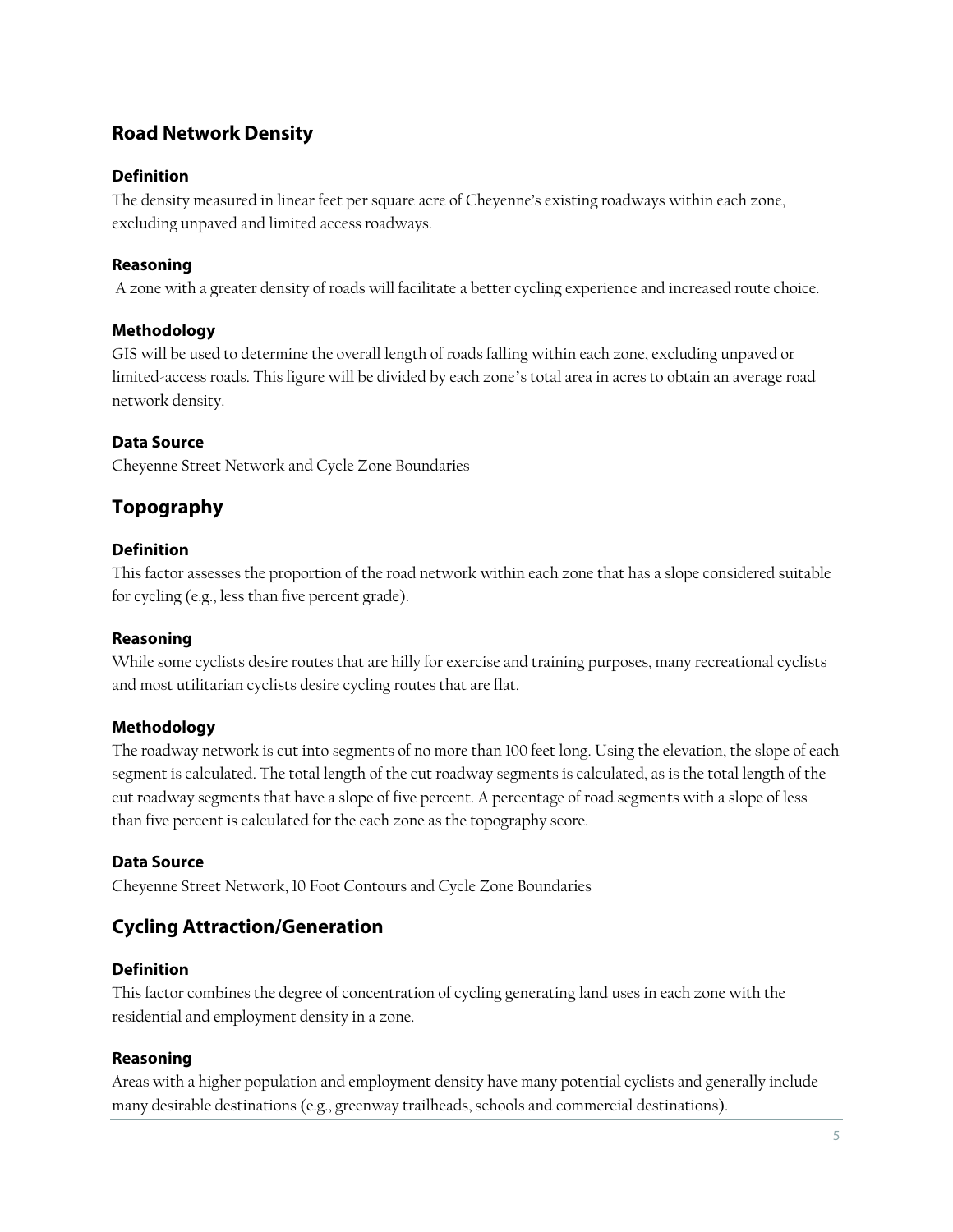# **Methodology**

The methodology involves calculating both the land use mix of cycling generating land uses and combined residential/employment density per acre in each zone. Employment and residential population density per acre are calculated based on 2010 Census data. Each zone is assigned a score of one to five based on the residential/employment quintile it is falls within.

Percent of land use mix is defined as percentage of each zone that classified as mixed-use, commercial, open space, parks, or other public/quasi-public land use. Each zone is assigned a score of one to five based on the land use quintile to which it is assigned. These factors are combined as shown in Table 1.





### **Data Source**

Cheyenne Existing/Future Land Use and 2010 Census Data and Cycle Zone Boundaries

# **Permeability**

#### **Definition**

This factor assesses the permeability or ease of passage from one zone to the next based on the number of roadway or greenway connections between zones.

### **Reasoning**

While CZA primarily examines conditions within a zone, ease of passage between zones will affect the amount of cycling activity seen within each zone.

### **Methodology**

This factor is developed by assessing the number of access points per mile of the perimeter of the zone. Only those access points that lead from one zone to another are included in this analysis.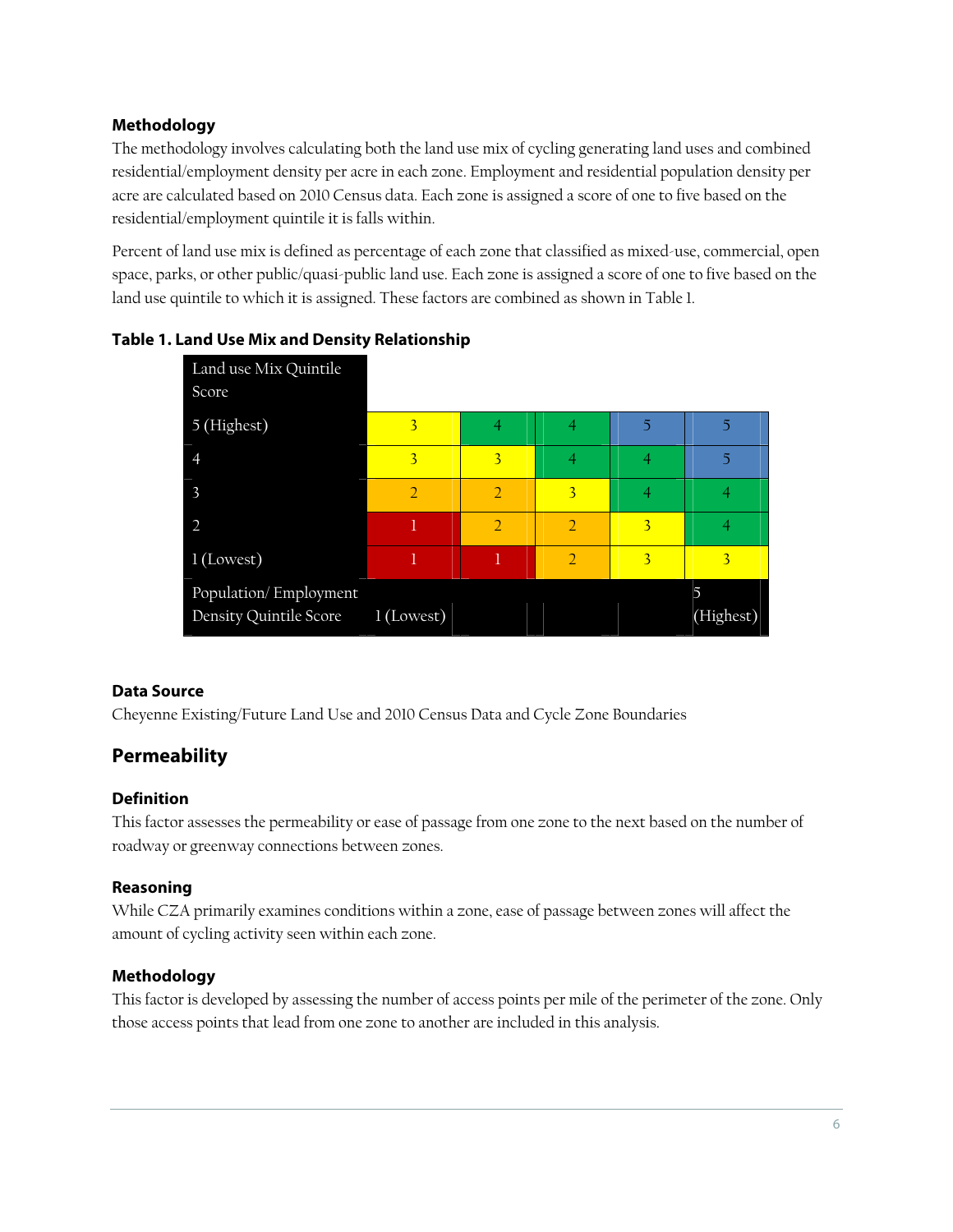## **Data Source**

Cheyenne Existing and Funded On-Street Bikeway Network, Existing and Funded Greenway Network and Cycle Zone Boundaries

# **Bicycle Network Density (Existing and Funded Network)**

## **Definition**

The density measured as linear feet per square acre of on-street bikeways and greenways in each zone.

## **Reasoning**

A zone with a greater density of on-street bikeways and greenways will facilitate a better cycling experience by providing better network connectivity and increased route choice.

## **Methodology**

The linear feet of designated on-street bikeway and greenway facilities within each zone will be divided by the overall acreage of each zone to determine the linear feet of designated bikeway facilities per zone.

### **Data Source**

Cheyenne Existing and Funded On-Street Bikeway Network, Existing and Funded Greenway Network and Cycle Zone Boundaries

# **Bicycle Network Connectivity (Existing and Funded Network)**

### **Definition**

This measurement, ranging from zero to one, describes the overall connectivity of the on-street bikeway and greenway network. The closer to one, the more grid-like the street pattern.

### **Reasoning**

A zone with greater bikeway network connectivity will facilitate a better cycling experience by increasing the route choice and potentially reducing out-of-direction travel.

### **Methodology**

A Connected Node Ratio (CNR) will be calculated for each zone. This measure of network connectivity represents the ratio of four-or more way intersections to the total number of intersections within each zone. This measure produces a score ranging from zero to one, with a higher score representing a more grid-like street pattern (i.e. more connected network).

# **Data Source**

Cheyenne Existing and Funded On-Street Bikeway Network, Existing and Funded Greenway Network and Cycle Zone Boundaries

# **Bikeway Quality Index**

### **Definition**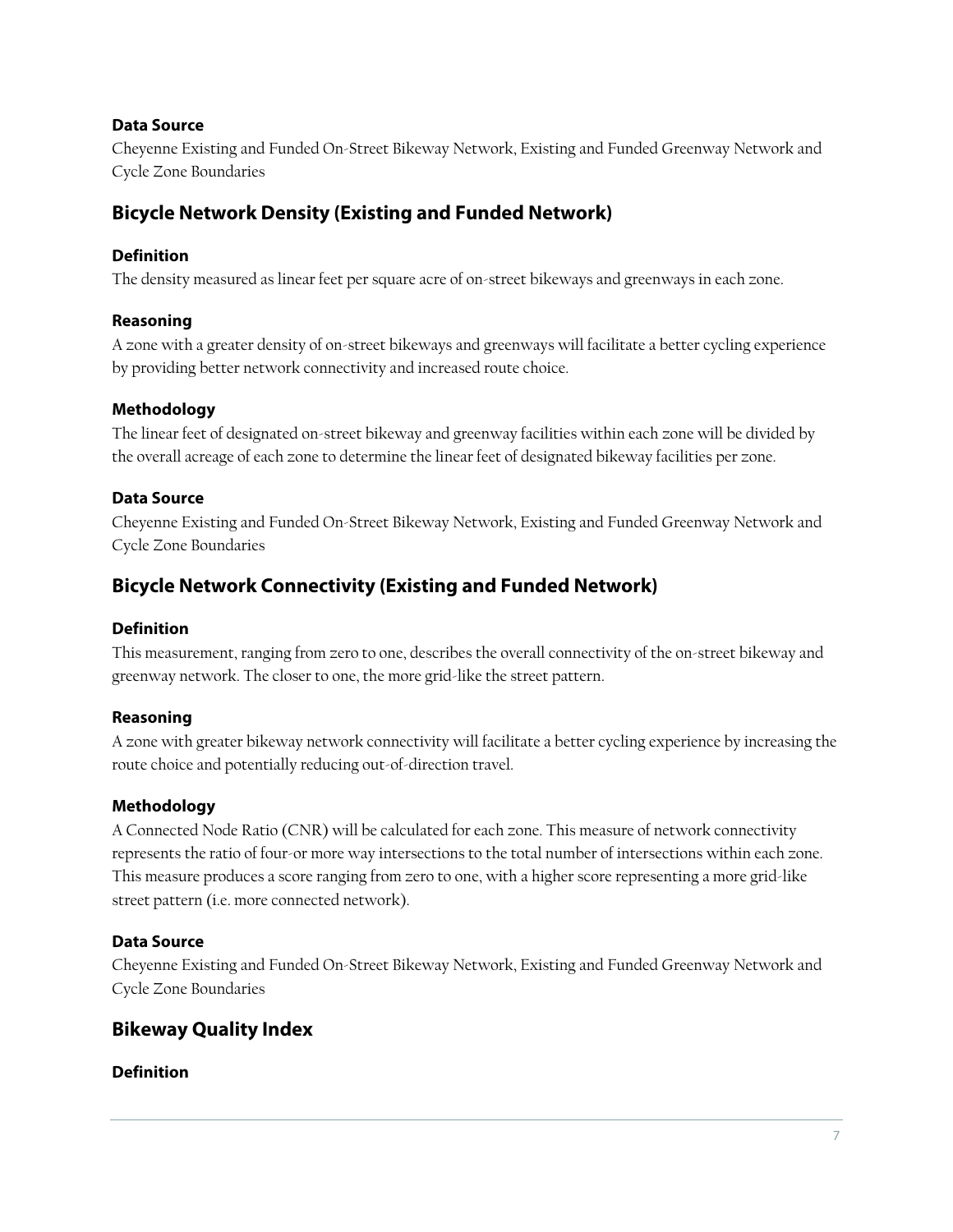Designated bicycle facilities do not always provide the same user experience. For example, a shared roadway feels different than cycling along a greenway that is completely separated from motor vehicle traffic.

## **Reasoning**

Generally, a higher measure of bikeway quality is correlated with increased cycling activity.

#### **Methodology**

Using BQI scores assigned to on-street facilities and greenways as part of this project, the average score per mile of designated bikeway will be calculated for each zone.

# **Data Source**

Cycle Zone Boundaries and BQI Segment Scores